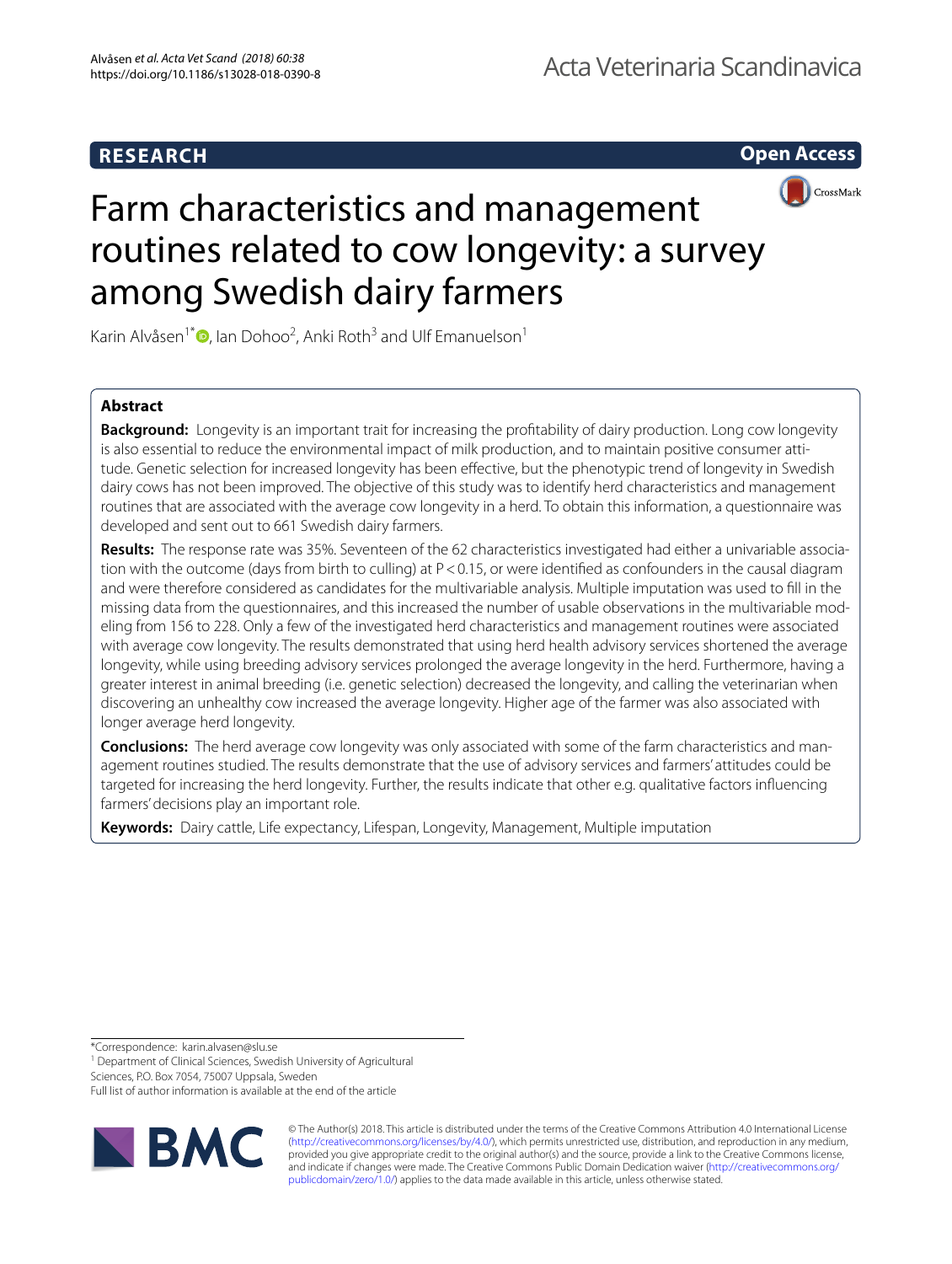#### **Background**

Cow longevity refers to how long the cow stays in the herd. The modern dairy cow has a short longevity, far below their biological potential. In Sweden, between 35 and 40% of the cows are culled from the herd each year, and this is done at an average age of 60.5 months [1]. Longevity is an important economic trait in dairy production [2, 3]. Increasing the productive lifetime of dairy cows would improve the efficiency of dairy production as cows must typically reach the second lactation to produce sufficient milk to break even on rearing costs  $[4, 4]$ 5]. Herd replacement is the second highest variable cost in a dairy enterprise [6], and with increased longevity fewer replacement heifers would be required to achieve the same herd output, which would reduce replacement costs [3, 7, 8]. Surplus heifers could instead be sold or a larger proportion of the cows could be inseminated with beef semen [9]. Furthermore, with increased longevity the mean production of the herd could be higher because a large proportion of the culling decisions are based on production, and also because the proportion of mature cows, which generally produce more milk than young cows, would be increased [2, 3, 7, 10]. In addition, the carbon footprint per kilogram of product is reduced with increased lifetime productivity [11]. High culling rates and, in particular, high on-farm mortality, are indicators of poor welfare status and are not compatible with sustainable dairy production  $[12-14]$ .

Longevity has been included in genetic selection in Sweden and in many other countries for many years, and a positive genetic trend has been observed (Jan-Åke Eriksson, personal communication). However, the phenotypic trend in Swedish cows has shown no improvement, and the average age at culling was still approximately 60 months in 1990  $[1]$ . The longevity of a dairy cow is determined mainly by the culling decision made by the farmer, and such decisions are the result of intrinsic cow factors such as health, milk production, and reproductive status and extrinsic factors such as the availability of replacement heifers, the number of cow-places, the capacity of the milking system, and milk prices [15–18]. Studies have shown that pregnancy, higher milk production, younger age, and the absence of health issues such as metabolic problems, lameness, or mastitis are intrinsic cow factors that reduce the risk of culling [12, 19, 20]. On the herd level, Strandberg and Emanuelson [21] used data retrieved from the Swedish official milk recording scheme (SOMRS) and found that an expanding herd size and a high proportion of culling in early lactation were associated with both a short total lifespan and a short productive life (from frst calving to culling). Management at the time around calving was suggested as a key area to improve cow longevity.

Although many intrinsic and extrinsic factors afecting longevity have been identifed, very little is known about the actual herd management practices that afect these factors and thus have an impact on cow longevity. Information about such associations would be useful so that advisory activities can be more targeted. The objective of this study was therefore to identify herd management practices that are associated with average cow longevity under Swedish production conditions.

#### **Methods**

#### **Study design and study population**

The target population in this study was dairy farms with short or long average herd longevity (described below) and a herd size of at least 35 cows enrolled in the SOMRS. The SOMRS is a voluntary service that in 2012/2013 included 84% of the Swedish dairy cows [1]. Herds in the SOMRS are categorized into long or short longevity based on the average longevity of all cows in the herd. To avoid including herds with either temporary short or long longevity, data from three consecutive years were used. The herds were categorized into short longevity or long longevity herds based on their average longevity during 2008/2009, 2009/2010, and 2010/2011 (the SOMRS uses fscal years running from September 1 to August 31, and this classifcation of year is used in the present study, with years referred to as 2009/2010, etc.). Long longevity herds had an average longevity, based on total lifespan (from birth to culling) in the fourth quartile of all SOMRS herds during 2009/2010 and 2010/2011 (1742 and 1748 days, respectively) and above the median during 2008/2009 (1579 days). Short longevity herds had an average longevity in the frst quartile during 2009/2010 and 2010/2011 (1429 and 1437 days, respectively), and below the median during 2008/2009. The median was used as the threshold during 2008/2009 to increase the number of eligible herds. Out of 3698 herds with > 35 cows registered in the SOMRS, 350 and 311 herds met the criteria for short and long longevity, respectively.

#### **Data collection**

A questionnaire was developed to acquire information on management routines that we hypothesized to be related to cow longevity in Swedish dairy herds. The questionnaire was also used in another study about on-farm cow mortality, and a more detailed description of the development of the questionnaire can therefore be found in Alvåsen et al.  $[14]$ . The questionnaire consisted of 49 questions in Swedish of which 32 were of multiple choice type, 10 were open-ended and 7 were answered on a visual analog scale. An English version of the questionnaire can be found in Additional fle 1.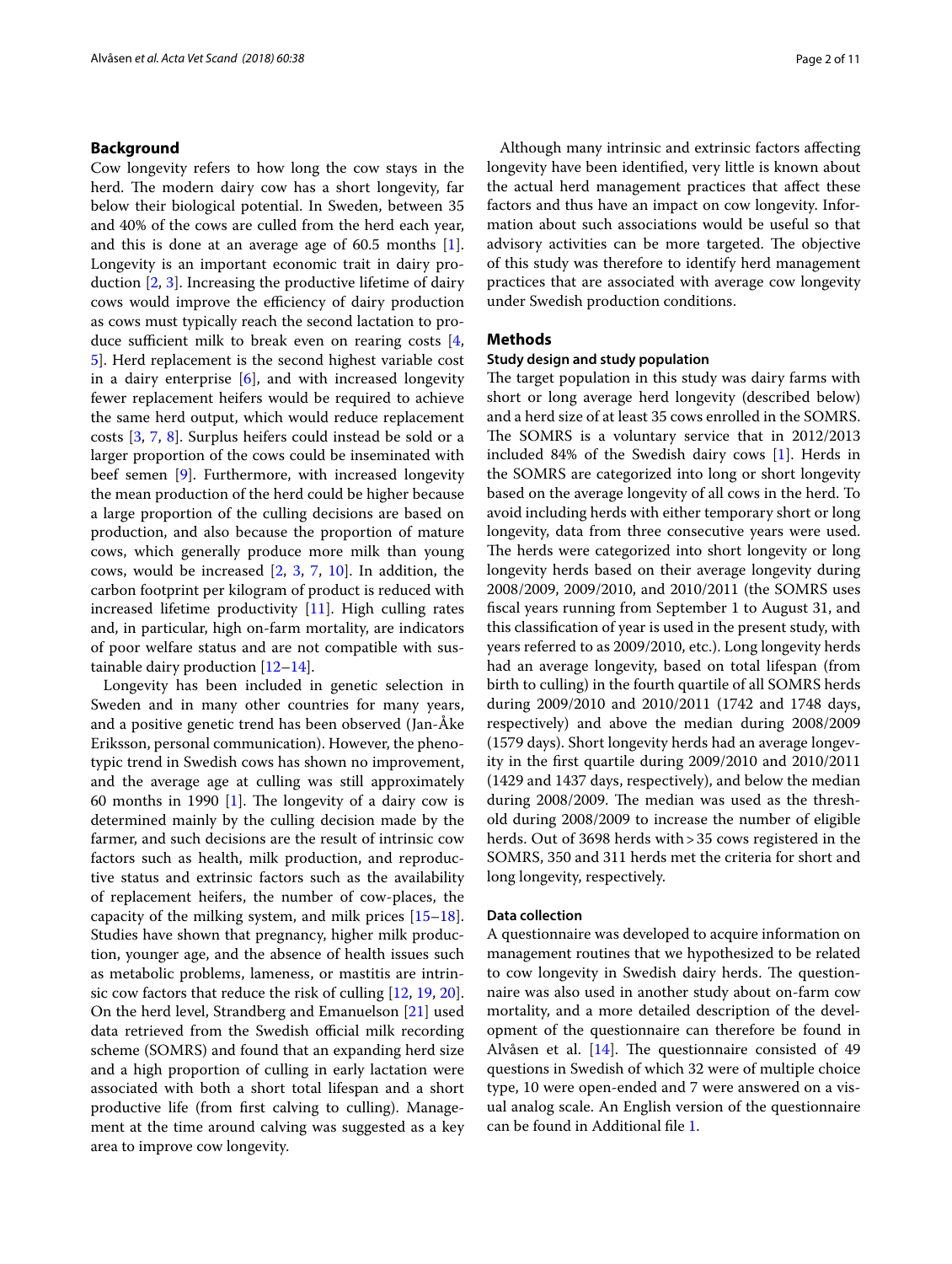Questionnaires were distributed by mail in October 2012 to all farmers whose herds met the inclusion criteria. In total, 1000 questionnaires were sent, of which 661 went to the long and short longevity herds described above and 339 went to herds that were targeted for the on-farm cow mortality study. The respondents were informed that all information they provided would be treated as confdential, but they were not made aware of the study design or purpose. After 7 weeks, a reminder in the form of a postcard was sent to the non-responders. In total, 353 questionnaires were returned, of which 233 were from the 661 long and short longevity herds.

Data on average herd longevity for 2011/2012 was retrieved from the SOMRS. This average herd longevity data corresponded to the period that was covered by the questionnaire. We also retrieved data from the SOMRS on some common herd characteristics (e.g. housing and milking systems, geographic location and herd size) and average herd production parameters (e.g. milk yield and quality, reproductive performance and age at frst calving) for all targeted herds. These latter data were used to compare certain parameters among respondents and non-respondents using *t* test for continuous variables and the  $\chi^2$  test for categorical variables.

#### **Causal diagram**

Analyses were guided by the causal diagram shown in Fig. 1. The causal diagram was created by the authors using DAGitty [22]. Predictor variables were categorized as farmer characteristics, herd characteristics, farmer attitudes, or management practices. Variables in the latter two groups were the main exposures of interest while those in the frst two groups were potential confounders. One farmer characteristic (age) and two herd characteristics (region and number of milking cows) were considered confounders in all analyses and were forced to remain in all models. Management factors were



considered to be intervening variables for the evaluation of the efects of farmer attitudes and consequently were not included in these regression models.

#### **Outcome variable**

The outcome variable of interest was the average longevity (days from birth to culling) of milking cows in the herd for the period 2011/2012. Culling was defned as the departure of cows from the herd because of sale, slaughter, salvage, or death. It was frst ascertained that this variable had no missing values. Although many of the study herds had been selected based on historically long or short longevity, the variable was approximately normally distributed, although the tails of the distribution were slightly longer than expected under the assumption of normality. No transformation was employed, but the assumption of normality of residuals was checked after model building.

#### **Predictors**

All possible predictors for which data were collected in the questionnaire were reviewed, and obvious errors were corrected. Some variables were dropped  $(n=8)$ because there was an obvious misunderstanding of the question by some respondents (i.e., they gave completely illogical answers). Categorical variables were recoded as needed to eliminate categories with very small numbers of observations. All of the continuous variables related to farmer attitude and management factors (Table 1) were answered on a visual analogue scale where a higher number refers to "very likely" for all variables except for "Interest in animal breeding" where a high value refers to "high interest". Visual analogue scale variables related to the diagnosis of lameness or unhealth were combined using Cronbach's alpha into a single scale variable (an average score of standardized values). The number of valid observations for each variable was determined. A complete listing of all categorical and continuous predictors considered in the analyses (including the number of valid observations) can be found in Additional fles 2, 3.

#### **Unconditional associations**

Associations between predictors of interest and longevity were evaluated one at a time in linear regression models in which region, herd size, and age of farmer were forced in as confounders. P-values for the associations are shown in Additional file 2. Variables with  $P < 0.15$ were retained for use in multivariable modeling (Table 1). Following this evaluation, housing was also identifed as a potentially important confounding variable and was forced into all subsequent multivariable models.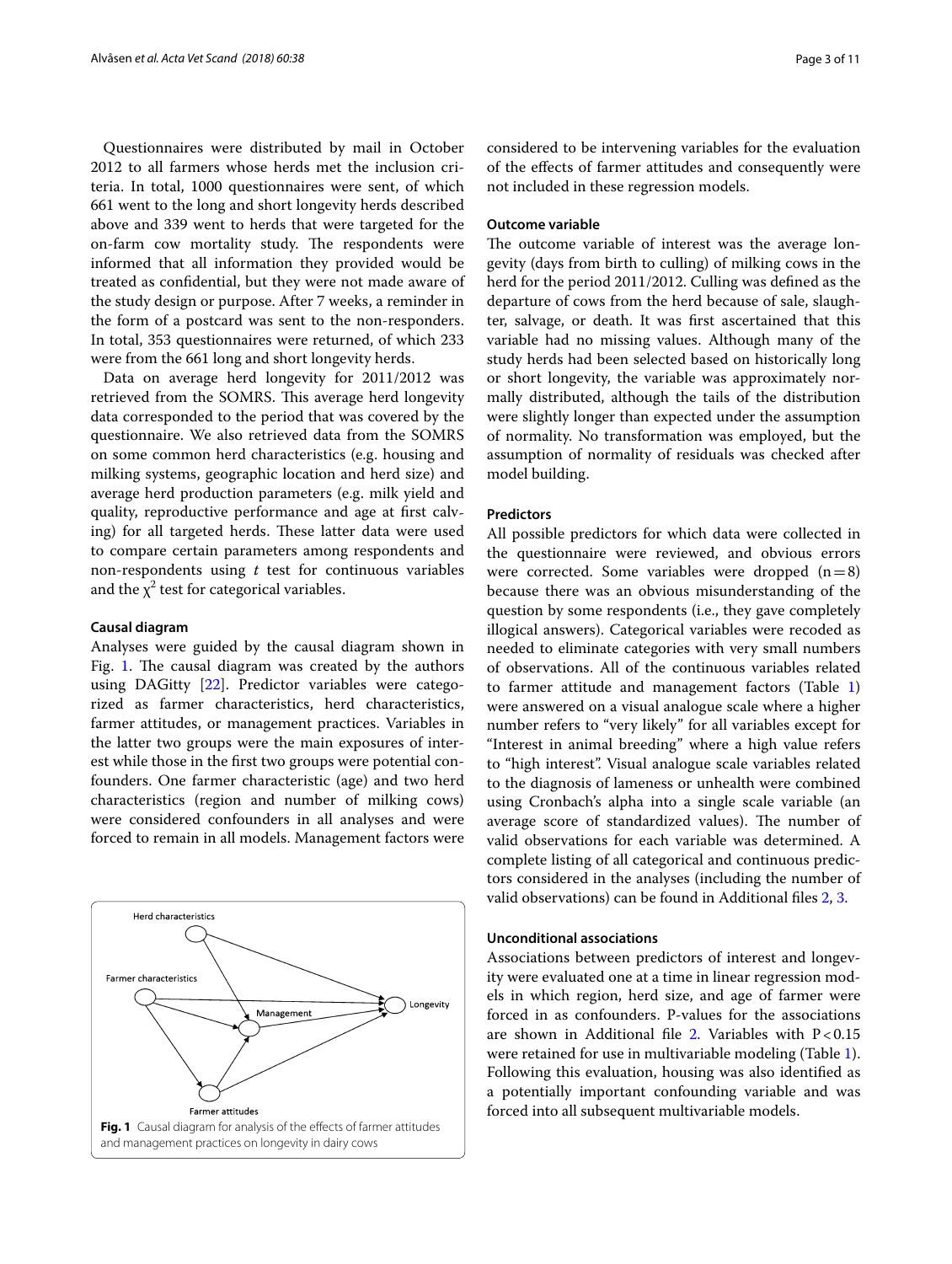| Variable                                                    | n   | Continuous<br>mean, SD (min, max) | Categorical                        |                     | Overall              |
|-------------------------------------------------------------|-----|-----------------------------------|------------------------------------|---------------------|----------------------|
|                                                             |     |                                   | <b>Categories</b>                  | n(% )               | P-value <sup>a</sup> |
| Farmer characteristics                                      |     |                                   |                                    |                     |                      |
| Age of farmer (year)                                        | 225 | 48.7, 11.3 (20, 79)               |                                    |                     | < 0.001              |
| Herd characteristics                                        |     |                                   |                                    |                     |                      |
| Herd size (no. of cows)                                     | 213 | 87.6, 84.6 (26, 1000)             |                                    |                     | 0.192                |
| Housing type                                                | 227 |                                   | Tie stall                          | 100(56)             | 0.017                |
|                                                             |     |                                   | Free stall                         | 127(44)             |                      |
| Region                                                      | 228 |                                   | South Sweden                       | 32(14)              | 0.089                |
|                                                             |     |                                   | East Sweden                        | 62(27)              |                      |
|                                                             |     |                                   | West Sweden                        | 74 (32)             |                      |
|                                                             |     |                                   | Middle Sweden                      | 20(9)               |                      |
|                                                             |     |                                   | North Sweden                       | 40 (18)             |                      |
| Farmer attitudes                                            |     |                                   |                                    |                     |                      |
| Expected future herd size                                   | 224 |                                   | Same or fewer<br>Expand            | 163(73)<br>61(27)   | 0.046                |
| Expectation that the farm will still be operating in 5 year | 227 | 7.6, 2.7(1, 10)                   |                                    |                     | 0.144                |
| Interest in animal breeding (genetic selection)             | 223 | 7.9, 2.0 (0.5, 10)                |                                    |                     | 0.145                |
| Management factors                                          |     |                                   |                                    |                     |                      |
| Composition of workforce                                    | 222 |                                   | Only family members<br>Employee(s) | 94 (42)<br>128 (58) | 0.141                |
| Used herd health advice during the last year                | 182 |                                   | <b>No</b><br>Yes                   | 82 (45)<br>100(55)  | 0.029                |
| Used breeding advice during the last year                   | 204 |                                   | <b>No</b><br>Yes                   | 55 (27)<br>149 (73) | 0.123                |
| Calving occurs in individual calving pens                   | 227 |                                   | Yes<br>No                          | 78 (34)<br>149 (66) | 0.017                |
| Time required for drying off (d)                            | 214 | 7.8, 4.3 (0, 21)                  |                                    |                     | 0.019                |
| Call veterinarian for lame cows                             | 210 | $4.4, 3.1$ $(0, 10)$              |                                    |                     | 0.003                |
| Move lame cows to isolation pen                             | 202 | $5.3, 3.2$ (0, 10)                |                                    |                     | 0.029                |
| Call veterinarian for unhealthy cows                        | 219 | 7.5, 2.4 (0.1, 10)                |                                    |                     | 0.011                |
| Move unhealthy cows to isolation pen                        | 213 | $6.1, 3.2$ $(0, 10)$              |                                    |                     | 0.121                |
| Initiate treatment of unhealthy cows on my own              | 215 | $5.0, 3.4$ $(0, 10)$              |                                    |                     | 0.148                |

#### **Table 1 Predictors selected as candidates for multivariable modeling**

Predictors selected as candidates for multivariable modeling of associations with average herd longevity according to the categories identified in the causal diagram

a Univariable P-values for the confounders (age, herd size, region), but multivariable P-values for the predictors

#### **Complete case analyses**

Several multivariable linear regression models were ftted, in which region, herd size, age of farmer, and housing were forced in as confounders. Attitude variables were included in the model as potential confounders but were not forced to remain in the model if not signifcant. A manual backwards elimination procedure was used in which the variables with the largest P-values were sequentially removed while watching for changes in the coefficients of the retained variables. Ultimately, only management factors with  $P < 0.05$ were retained. For the fnal model, graphical evaluations were used to assess the normality of residuals and to check for evidence of heteroscedasticity. The model was reftted without observations that had standardized residuals  $> |2.5|$  in order to evaluate the impact of the outliers.

The process was repeated for the evaluation of attitude variables except that management variables were excluded from the model because they were intervening variables (Fig. 1). Any attitude variables with P < 0.05 were retained in the fnal model.

#### **Multiple imputation**

Multiple imputation is a fexible, simulation-based statistical technique for handling missing data [23, 24]. It has been shown that multiple imputation analyses generally produce less biased results than complete case analyses [24]. Multiple imputation of missing predictor values was carried out using the outcome variable and all predictors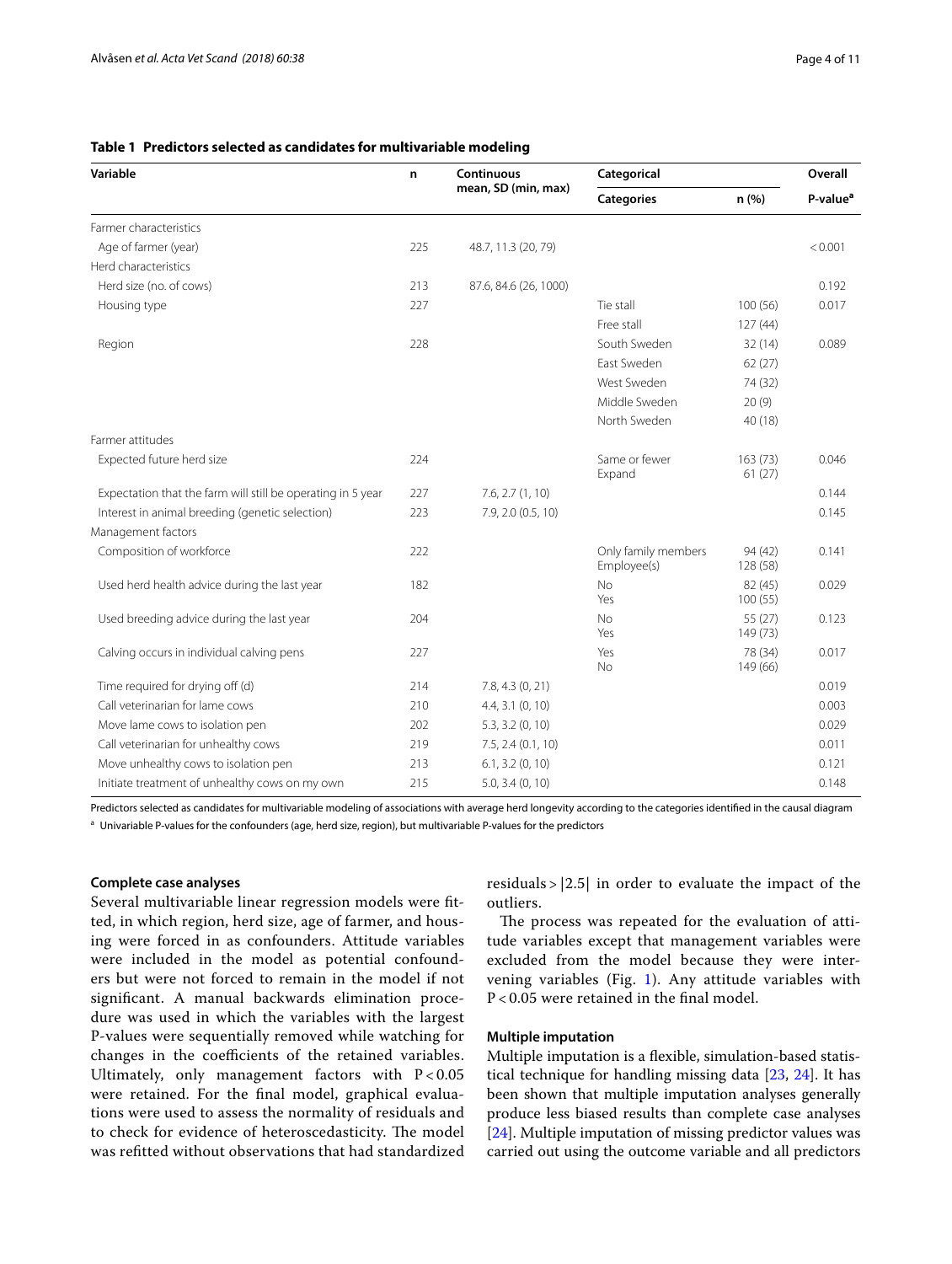for which data were missing. Chained equations were used and categorical predictors were imputed using a multinomial logit function, while ordinal, dichotomous, and continuous predictors were imputed using predictive mean matching. Problems with convergence were observed for a few categorical variables, so these were converted to a set of dichotomous predictors (1 for each category). Twenty imputed data sets were generated, and diagnostic plots comparing the distribution of the observed values with the imputed values were examined for the selected predictor variables.

#### **Analyses of multiply imputed data**

A model-building procedure (manual backwards elimination) similar to that employed in the complete case analysis was applied to the multiply imputed data. Again, separate models were built to evaluate the efects of management factors and farmers' attitudes. A comparison of the coefficient estimates and their statistical significance was carried out for the management practice models.

All statistical analyses were performed in Stata version 14 (StataCorp LP, College Station, TX).

#### **Results**

Of the 233 returned questionnaires, 3 herds had ceased milk production and 2 herds had sent in blank questionnaires. The number of usable questionnaires was thus 228 for a response rate of 34%. The distribution of herd characteristics was similar in the respondent and non-respondent groups (Table  $2$ ). The median of the

average herd longevity of the 228 herds was 1554 days  $(Q1 = 1404$  days,  $Q3 = 1752$  days).

#### **Variables and missing data**

Only four predictors had complete data for all 228 herds, and 20% of the herds had complete data for all of the variables that were evaluated. The number of observations with valid data for each variable is shown in Additional fle 2, 3. In general, the number of missing values for each variable was small, with a maximum of 57 missing. The variables with unconditional associations  $P < 0.15$ , as well as the confounders, are presented in Table 1 according to the groups identifed in the causal diagram (Fig. 1).

#### **Multivariable models**

Results from the fnal multivariable models, including the complete case and the models using imputed data, can be found in Tables 3, 4, respectively. In both models, four variables (Age, Herd size, Region, and Housing) were included as confounders. The final model with imputed data (Table 4) demonstrated that farmers that used herd health advisory services during the last year had shorter average herd longevity  $(-124 \text{ days})$ , while farmers that used breeding advisory services had a longer average longevity (117 days). Farmers that were more likely to contact the veterinarian when detecting an unhealthy cow and farmers that did not consider themselves as interested in genetic selection had longer average longevity (23 and 21 days, respectively). The four confounders forced into the model were all non-signifcant except for

| Variable                         | Category  | Respondents ( $n = 228$ ) | Non-respondents ( $n = 443$ ) | P-value <sup>1</sup> |
|----------------------------------|-----------|---------------------------|-------------------------------|----------------------|
| Age at 1st calving (days)        |           | 866 $(99.1)^2$            | 898 (115.3)                   | < 0.01               |
| BMSCC (1000 cells/ml)            |           | 254 (85)                  | 256 (88)                      | 0.37                 |
| Breed <sup>3</sup>               | <b>SR</b> | 18.5                      | 18.0                          | 0.19                 |
|                                  | <b>SH</b> | 20.3                      | 26.6                          |                      |
|                                  | Mixed     | 61.2                      | 55.4                          |                      |
| Calving interval (mo)            |           | 13.4(1.1)                 | 13.8(1.3)                     | < 0.01               |
| Herd size (cow-year)             |           | 94 (107)                  | 88 (73)                       | 0.79                 |
| Milk yield (kg ECM/<br>cow-year) |           | 9264 (1457)               | 9191 (1656)                   | 0.71                 |
| Region                           | North     | 20.2                      | 22.4                          | 0.60                 |
|                                  | Middle    | 57.0                      | 52.9                          |                      |
|                                  | South     | 22.8                      | 24.7                          |                      |

**Table 2 Distribution of herd characteristics among respondents and non-respondents**

Distribution of herd characteristics (percentage of observations for categorical variables and means with standard deviations for continuous variables) among respondents and non-respondents to the questionnaire

*BMSCC* bulk milk somatic cell count

<sup>1</sup> Significance level (*t*-test for continuous variables and  $\chi^2$  test for categorical variables)

<sup>2</sup> Mean (standard deviation)

<sup>3</sup> SR = >80% Swedish Red; SH = >80% Swedish Holstein; Mixed = all other herds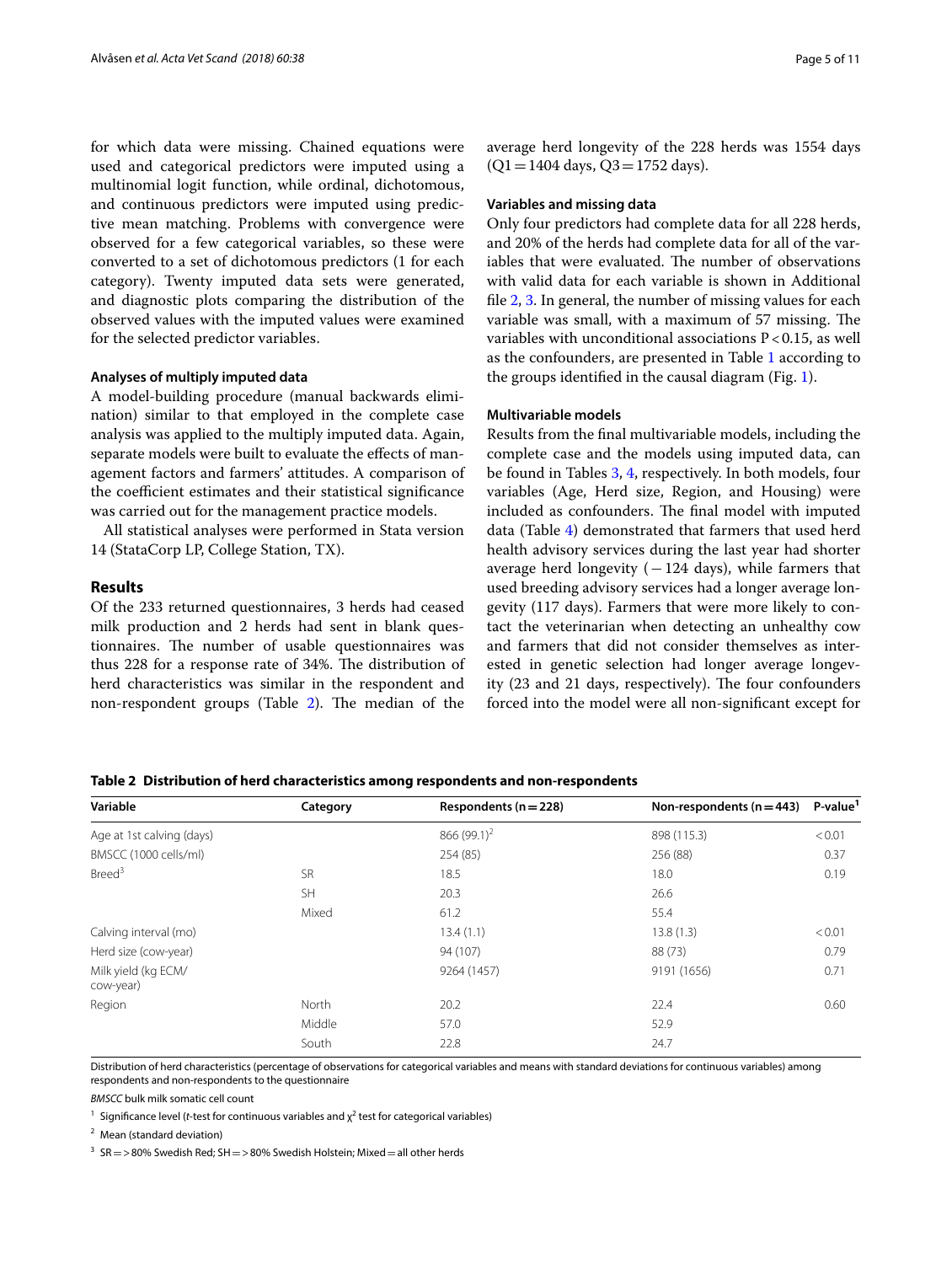| Variable                                                        | Coefficient | <b>SE</b> | P > t | 95% CI            |
|-----------------------------------------------------------------|-------------|-----------|-------|-------------------|
| Age of farmer <sup>a</sup> (year)                               | 7.15        | 1.65      | 0.000 | 3.89; 10.40       |
| Herd size <sup>a</sup>                                          | $-0.03$     | 0.22      | 0.887 | $-0.47;0.41$      |
| Housing <sup>a</sup>                                            |             |           |       |                   |
| Tie stall                                                       | Reference   |           |       |                   |
| Free stall                                                      | 73.65       | 42.96     | 0.089 | $-11.27; 158.56$  |
| Region <sup>a,b</sup>                                           |             |           |       |                   |
| South Sweden                                                    | Reference   |           |       |                   |
| East Sweden                                                     | 10.02       | 61.68     | 0.871 | $-111.89;131.93$  |
| West Sweden                                                     | $-53.10$    | 59.35     | 0.372 | $-170.41; 64.21$  |
| Middle Sweden                                                   | $-119.62$   | 93.33     | 0.202 | $-304.09; 64.85$  |
| North Sweden                                                    | $-70.88$    | 66.68     | 0.290 | $-202.67;60.90$   |
| Initiate treatment on my own when recognizing<br>unhealthy cows | $-16.14$    | 5.80      | 0.006 | $-27.61; -4.68$   |
| Use of breeding advisory services                               |             |           |       |                   |
| No                                                              | Reference   |           |       |                   |
| Yes                                                             | 108.87      | 44.38     | 0.015 | 21.15; 196.59     |
| Use of preventive herd<br>health advisory services              |             |           |       |                   |
| No                                                              | Reference   |           |       |                   |
| Yes                                                             | $-121.41$   | 43.32     | 0.006 | $-207.03; -35.78$ |
| Intercept                                                       | 1317.05     | 103.75    |       |                   |

**Table 3 Final complete case model of associations between management practices and average herd longevity**

Final model of associations between management practices and average herd longevity (days) from the complete case analysis based on data from 156 herds

<sup>a</sup> Confounders forced into the model

 $<sup>b</sup>$  Region: overall P-value = 0.38 (Wald test)</sup>

age, where higher age of the farmer was associated with an increased herd longevity (5 days per year of age).

#### **Model evaluation**

Coefficients from the complete case and the multiple imputation models are shown in Table 5. The complete case analysis had reasonable normality and showed no evidence of heteroscedasticity. There were six observations with standardized residuals>|2.5|. Removal of these observations reduced the coefficient and signifcance of the variable "Use of preventive herd health advisory services". None of the attitude variables were signifcant after controlling for the four confounders (data not shown).

All missing values were successfully imputed, and comparison of the distribution of imputed and original values showed good imputation. We used the coefficient of determination  $(R^2)$  statistic to compare the predictive abilities of the complete case and the multiple imputation procedures. The two procedures produced different final models, but regardless of whether the comparison was based on applying each procedure to the complete observations ( $n=156$ ) or to a larger subset where the variables in the two models had complete information  $(n=182)$ , the model derived from the imputation procedure had

better predictive ability ( $R^2$  = 26.2% vs. 24.2% if n = 156,  $R^2_{\text{(average d over 20 impulations)}} = 21.4\% \text{ vs } 18.1\% \text{ if n = 182)}.$ 

#### **Discussion**

This study aimed to identify herd management practices and characteristics associated with average cow longevity in the herd. We found surprisingly few predictors that had a signifcant impact on cow longevity. Herds that are using herd health advisory services were associated with shorter cow longevity, but this does not necessarily imply that dairy farms should not use herd health advisory services. Instead, these services might be used to a higher degree by farms with herd health problems and thus possibly also shorter longevity. In any crosssectional study (such as this) it is difficult to sort out the time sequence between predictors and the outcome of interest. In some situations, it is necessary to use strategies that involve higher culling rates, e.g., when combating aggressive pathogens in a herd  $[25, 26]$ . This approach can result in improved herd health in the future, but will result in a higher culling rate and hence reduce the average longevity of the herd in the short term. Also, preventive herd health services ofered by veterinarians or other advisors in Sweden are not fully recognized among the dairy farmers. In a qualitative study about preventive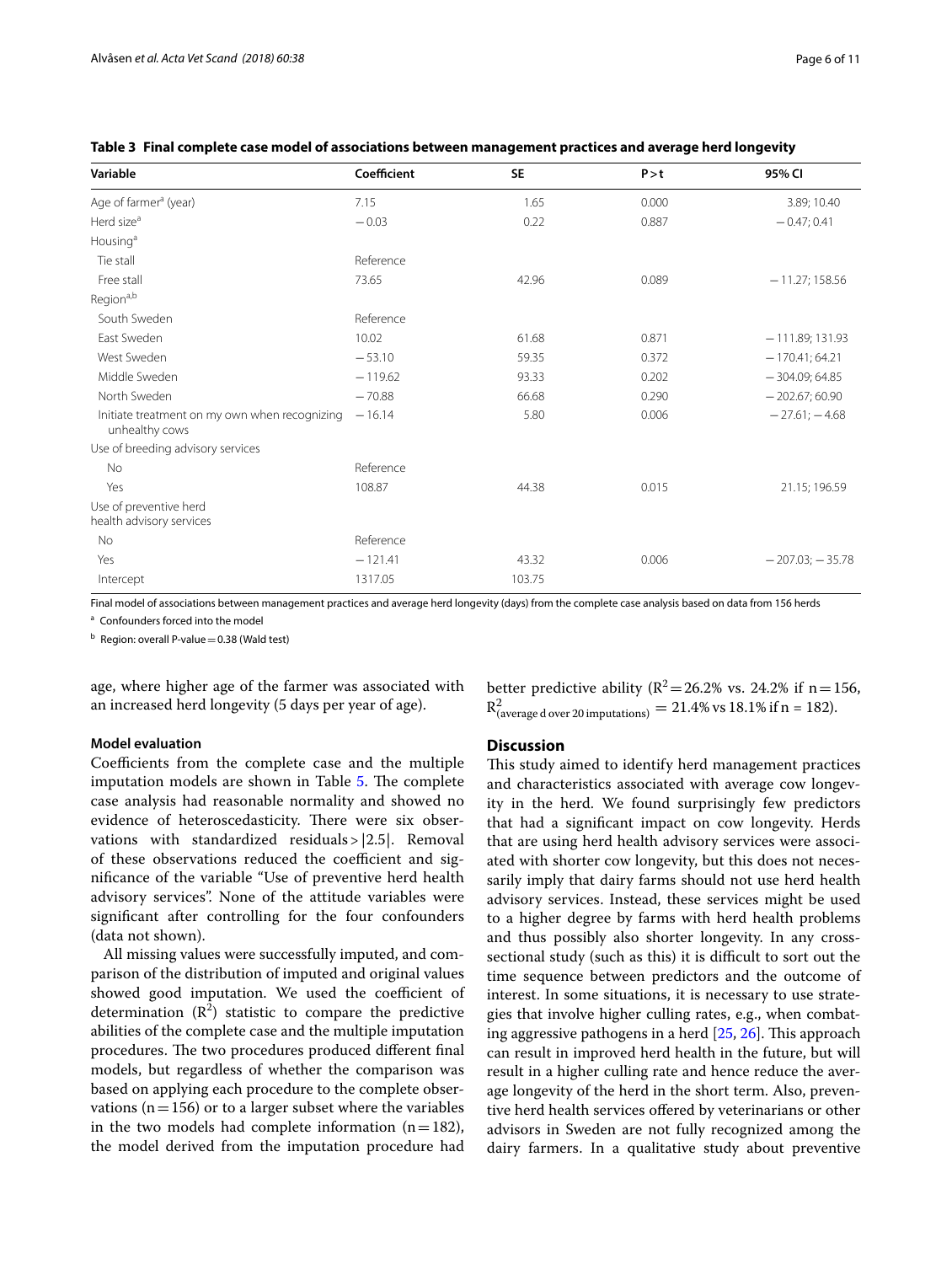**Table 4 Final model multiple imputation model of associations between management practices and average herd longevity**

| Variable                                                              | Coefficient | SΕ     | P > t | 95% CI             |
|-----------------------------------------------------------------------|-------------|--------|-------|--------------------|
| Age of farmer <sup>a</sup> (year)                                     | 5.45        | 1.65   | 0.001 | 2.21; 8.70         |
| Herd size <sup>a</sup>                                                | 0.01        | 0.23   | 0.977 | $-0.44;0.46$       |
| Housing <sup>a</sup>                                                  |             |        |       |                    |
| Tie stall                                                             | Reference   |        |       |                    |
| Free stall                                                            | 30.55       | 40.91  | 0.456 | $-50.10;111.19$    |
| Regionab                                                              |             |        |       |                    |
| South Sweden                                                          | Reference   |        |       |                    |
| <b>Fast Sweden</b>                                                    | $-49.54$    | 59.77  | 0.408 | $-167.37;68.29$    |
| West Sweden                                                           | $-104.32$   | 57.31  | 0.070 | $-217.30; 8.65$    |
| Middle Sweden                                                         | $-143.15$   | 78.27  | 0.069 | $-297.45;11.15$    |
| North Sweden                                                          | $-140.06$   | 64.89  | 0.032 | $-267.98; -12.14$  |
| Call the veterinarian<br>when recognizing<br>unhealthy cows           | 22.59       | 8.26   | 0.007 | 6.28; 38.91        |
| Interest in animal<br>breeding (genetic<br>selection)                 | $-21.09$    | 9.87   | 0.034 | $-40.56$ ; $-1.62$ |
| Used breeding advisory services during the last year                  |             |        |       |                    |
| No                                                                    | Reference   |        |       |                    |
| Yes                                                                   | 116.88      | 48.34  | 0.017 | 21.19; 212.58      |
| Used preventive herd<br>health advisory services during the last year |             |        |       |                    |
| No                                                                    | Reference   |        |       |                    |
| Yes                                                                   | $-124.26$   | 43.15  | 0.005 | $-209.48; -39.04$  |
| Intercept                                                             | 1366.83     | 144.22 |       |                    |

Final model of associations between management practices and average herd longevity (days) following multiple imputation of missing data. The analysis is based on data from 228 herds

<sup>a</sup> Confounders forced into the model

 $<sup>b</sup>$  Region: overall P-value = 0.13 (Wald test)</sup>

herd health management, Swedish dairy farmers had difficulties in defining the concept of preventive herd health and in telling what roles the veterinarian could fll in this regard [27]. One key barrier for using veterinarians more proactively in herd health management that has been mentioned by farmers is that veterinarians are associated only with their curative role in acute illness  $[28, 29]$ . Thus there is a great need for veterinarians to communicate and improve the herd health services being ofered—both in Sweden and in some other countries in order to change the current stereotype of being seen as "fre fghters" who are only treating unhealthy cows [29, 30. These difficulties for farmers in defining the concept of preventive herd health management, along with the limited experience of this type of advisory service, could have introduced observational bias in our data.

Using breeding advisory services was, however, benefcial for the average cow longevity even though being

interested in animal breeding reduced the average longevity. This suggests that farmers with low interest in animal breeding might be the ones using breeding advisory services, which might result in having a more structured breeding plan and thus more robust cows. Farmers interested in animal breeding might also have a more "active" culling strategy and hence end up with a shorter average lifespan in the herd. In face-to-face interviews with Swedish dairy farmers, Bergeå et al. [31] discovered a management-related phenomenon where farmers interested in genetic selection and breeding improvements are more likely to accept that heifers "push out" older cows. This was mainly a consequence of farmers breeding too many heifers combined with a greater interest in genetic improvements. The difference in genetic potential has been shown in Swedish dairy herds; for example, herds with the lowest average estimated breeding value in milk were four times more likely to have a long average productive life and total life span than average herds [21]. One way to extend the average cow longevity is to bring fewer heifers into the herd and therefore to cull fewer cows [8, 15]. One management option would be the use of sexed semen with genetically superior cows and inseminating a proportion of the remaining cows with beef semen—which will also improve the farm economy [9]. It is likely that farms taking breeding advice receive support in these kinds of breeding strategies as genetic improvement is important but does not warrant short cow longevity [32].

Moreover, the results of the present study indicate that farmers that are more likely to contact the veterinarian as a frst step when recognizing an unhealthy cow were associated with longer average cow longevity. Prompt and adequate treatment is in most situations crucial to solving health issues and thus reducing the need for premature culling. Also, achieving greater longevity through improved cow health will improve cow welfare [32].

The only confounder in the model that was statistically signifcant was the age of the farmer, and older farmers generally had a longer average longevity in their herds. The age of the farmer and the farmer's experience were highly correlated, and having greater experience in running a dairy enterprise appears to improve longevity. An older and more experienced farmer might be better at keeping the animals healthy, which will reduce the number of forced culls. Another suggestion is that an older farmer might approach dairying as a lifestyle rather than a business, and therefore have a diferent view on ownership of their cows that transcends economic decisionmaking and rationale culling. Younger farmers could be more economically driven and therefore have a higher interest in genetic and herd heath improvement which could result in a shorter average cow longevity.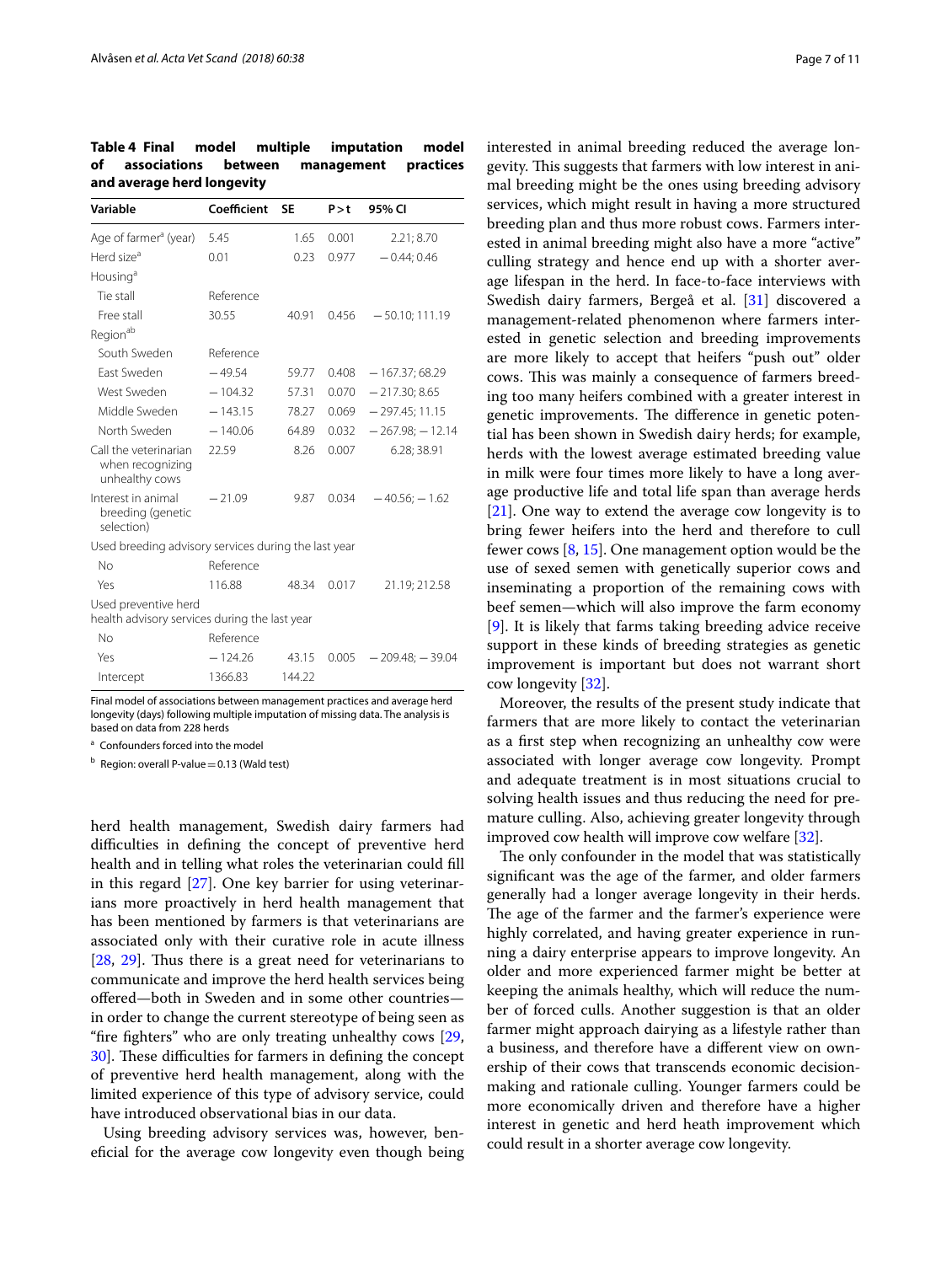#### **Table 5 Comparison of complete case and multiple imputation models**

| Variable                                                           | Models with all 17 selected<br>predictors <sup>a</sup> |                                         | Final models <sup>b</sup>                |                                         |
|--------------------------------------------------------------------|--------------------------------------------------------|-----------------------------------------|------------------------------------------|-----------------------------------------|
|                                                                    | Complete<br>case analysis<br>$(n=131)$                 | <b>Multiple imputation</b><br>$(n=228)$ | Complete<br>case analysis<br>$(n = 156)$ | <b>Multiple imputation</b><br>$(n=228)$ |
| Confounders forced into model                                      |                                                        |                                         |                                          |                                         |
| Age of farmer                                                      | $4.71***$                                              | $5.06***$                               | $7.15***$                                | $5.45***$                               |
| Herd size                                                          | 0.13                                                   | 0.1                                     | $-0.03$                                  | 0.01                                    |
| Housing                                                            |                                                        |                                         |                                          |                                         |
| Tie stall                                                          | Reference                                              |                                         |                                          |                                         |
| Free stall                                                         | 95.80*                                                 | $-18.21$                                | 73.65*                                   | 30.55                                   |
| Region                                                             |                                                        |                                         |                                          |                                         |
| South Sweden                                                       | Reference                                              |                                         |                                          |                                         |
| East Sweden                                                        | 13.21                                                  | $-67.1$                                 | 10.02                                    | $-49.54$                                |
| West Sweden                                                        | $-43.05$                                               | $-103.93*$                              | $-53.1$                                  | $-104.32*$                              |
| Middle Sweden                                                      | $-117.93$                                              | $-171.90**$                             | $-119.62$                                | $-143.15*$                              |
| North Sweden                                                       | $-49.84$                                               | $-130.49*$                              | $-70.88$                                 | $-140.06**$                             |
| Predictors available for selection                                 |                                                        |                                         |                                          |                                         |
| Expected future herd size                                          |                                                        |                                         |                                          |                                         |
| Same or fewer                                                      | Reference                                              |                                         |                                          |                                         |
| Expand                                                             | $-48.23$                                               | $-77.56*$                               |                                          |                                         |
| Probability that the farm will still be operating in 5 year        | $-7.8$                                                 | $-0.94$                                 |                                          |                                         |
| Interest in animal breeding (genetic selection)                    | $-0.6$                                                 | $-16.11$                                |                                          | $-21.09**$                              |
| Composition of workforce                                           |                                                        |                                         |                                          |                                         |
| Only family members                                                | Reference                                              |                                         |                                          |                                         |
| Employee(s)                                                        | $-37.05$                                               | $-50.03$                                |                                          |                                         |
| Used preventive herd health advisory services during the last year |                                                        |                                         |                                          |                                         |
| No                                                                 | Reference                                              |                                         |                                          |                                         |
| Yes                                                                | $-43.1$                                                | $-107.33**$                             | $-121.41***$                             | $-124.26***$                            |
| Used breeding advisory services during the last year               |                                                        |                                         |                                          |                                         |
| No                                                                 | Reference                                              |                                         |                                          |                                         |
| Yes                                                                | 86.87*                                                 | $113.21***$                             | 108.87**                                 | 116.88**                                |
| Calving occurs in individual calving pens                          |                                                        |                                         |                                          |                                         |
| No                                                                 | Reference                                              |                                         |                                          |                                         |
| Only individual calving pens                                       | $-24.02$                                               | $-60.42$                                |                                          |                                         |
| Average time for dry-off (d)                                       | $-1.11$                                                | 1.69                                    |                                          |                                         |
| Call veterinarian when recognizing a lame cow                      | 8.62                                                   | 6.04                                    |                                          |                                         |
| Move to isolation pen when recognizing a lame cow                  | $-7.14$                                                | $-9.89$                                 |                                          |                                         |
| Call veterinarian when recognizing<br>an unhealthy cow             | 15.08                                                  | $16.70*$                                |                                          | $22.59***$                              |
| Move to isolation pen when recognizing an unhealthy cow            | 9.39                                                   | 5.12                                    |                                          |                                         |
| Initiate treatment on my own when recognizing unhealthy cows       | $-8.79$                                                | $-4.69$                                 | $-16.14***$                              |                                         |
| Intercept                                                          | 1295.35***                                             | 1483.90***                              | 1317.05***                               | 1366.83***                              |

Comparison of full and fnal models from both the complete case and the multiple imputation models of associations between management practices and average herd longevity (\*P<0.1, \*\*P<0.05, \*\*\*P<0.001)

In this study we used two diferent models: one complete case analysis and one analysis of the data material that had undergone multiple imputation. The complete case analysis had somewhat diferent variables in the final model. The use of breeding and herd health advice services was similar to the multiple imputation model, and the directions of the efects were the same. However, instead of calling the veterinarian when discovering a sick cow, this data set showed a negative association between the average longevity of the herd and farmers that most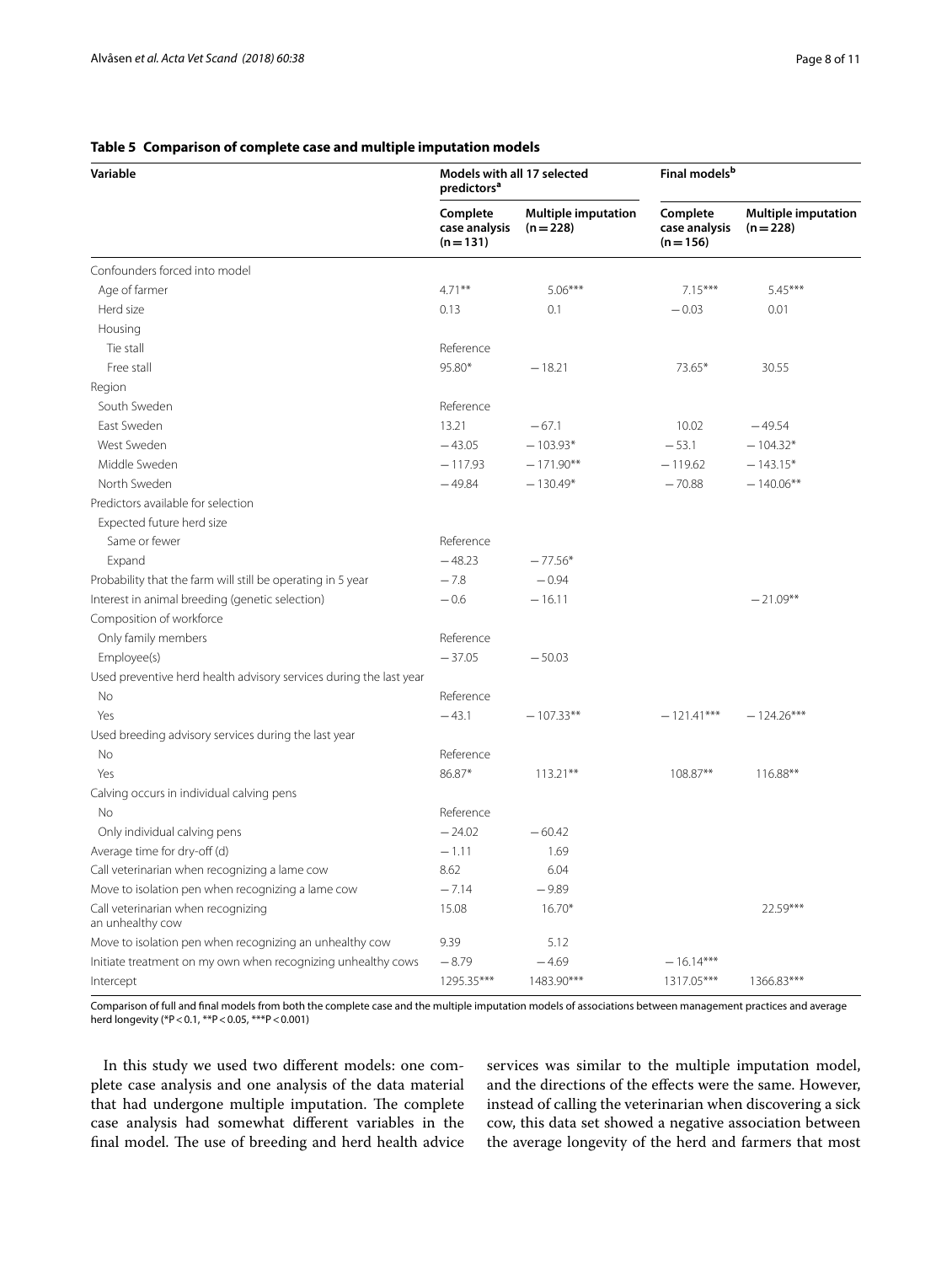likely "Initiated treatment on one's own" when discovering an unhealthy cow. As multiple imputation analyses generally produce less biased results than complete case analyses [24], more weight is put on the results from the multiple imputation model. It is generally recommended to use a large number of predictors in the imputation process, and in this case we used all available data from the questionnaires. When comparing  $\mathbb{R}^2$  on the same number of observations for the two models, the gain in explanation was rather small, but an important beneft with the imputation is that it increased the number of usable observations from 156 to 228. Being able to use the data from these observations most likely contributed to less biased results in this study.

The questionnaires were sent to herds in the lowest and highest quartiles of average longevity. Our initial intention was to use these classifcations for the analyses, but instead we retrieved additional data from the SOMRS on average longevity for the responding herds. In this way we were able to analyze the actual average herd longevity for the same period in which the farmers flled out the questionnaire. Even though the selection criteria were based on three consecutive years, there were some herds that had changed group, and basing the analysis on the currently used farm characteristics was therefore considered to give more valid results regarding management routines and average longevity of the herd.

Because not all of the farmers responded to the questionnaire, selection bias might have been present. However, when comparing some of the herd characteristics, only two characteristics difered between respondents and non-respondents. Respondents had herds with signifcantly lower age at frst calving and shorter calving intervals, which could refect the level of management. Most herd characteristics showed no diferences between respondents and non-respondents, and we therefore believe that the study population was reasonably similar to the target population and thus had an acceptable level of external validity.

We did not fnd many management-related associations, which was contrary to our expectation. Either we did not have the correct questions in our questionnaire, or a questionnaire is not the best way to capture the type of factors that we were interested in, or other unknown factors are more important, or there simply are not many management-related associations. Fetrow et al. [33] point out that a short lifespan of a dairy cow is primarily the result of an economic decision on the part of the dairy farmer and making a decision to replace one cow with another could sometimes be a strategic economic option. Diferent herd conditions will most likely play a signifcant role in culling decisions, and characteristics such as the availability of heifers, cultural infuences, farmer's attitude, and prices on the milk and beef market are some of the possible factors that have an impact on the decisions taken by the farmer  $[34]$ . Furthermore, using averages on herd level for a trait like longevity could cause bias because the same averages may come from herds with vastly diferent age patterns.

Longevity has been ranked as the most important trait by both organic and conventional Swedish dairy producers [35]. The longevity-related decisions taken by dairy farmers are however complex to understand, and longevity is not usually visible in farm-management data. Even though the average herd longevity is highly dependent on the decisions taken by the individual farmer, farmers themselves have expressed a low level of consciousness of the power they have to infuence the longevity in their herd  $[31]$ . These kinds of qualitative factors are difficult to capture in a questionnaire of the type used in this study, but they might have a signifcant infuence on the longevity of dairy herds.

#### **Conclusions**

The present questionnaire study identified only a few predictors that were associated with average longevity in Swedish dairy herds. This indicates that there might be other important factors that infuence herd longevity and that more efort is needed to identify which herd-specifc actions need to be taken by Swedish farmers to increase the productive life of dairy cows.

#### **Additional fles**

**Additional fle 1.** An English version of the questionnaire that was sent to Swedish dairy farmers.

**Additional fle 2.** Continuous variables used in the analysis of factors related to average herd longevity in 228 dairy herds in Sweden. Descriptive statistics and P-values of associations with herd average longevity are presented.

**Additional fle 3.** Categorical variables used in the analysis of factors related to average herd longevity in 228 dairy herds in Sweden. Descriptive statistics and P-values of associations with average herd longevity are presented.

#### **Authors' contributions**

KA, AR and UE participated in the study and questionnaire design. AR and KA coordinated the distribution of questionnaires. IRD, UE and KA participated in the statistical analyses. All authors contributed to writing the manuscript. All authors read and approved the fnal manuscript.

#### **Author details**

<sup>1</sup> Department of Clinical Sciences, Swedish University of Agricultural Sciences, P.O. Box 7054, 75007 Uppsala, Sweden.<sup>2</sup> Department of Health Management, Atlantic Veterinary College, University of Prince Edward Island, Charlottetown, PEI C1A 4P3, Canada.<sup>3</sup> Växa Sverige, P.O. Box 1146, 63220 Eskilstuna, Sweden.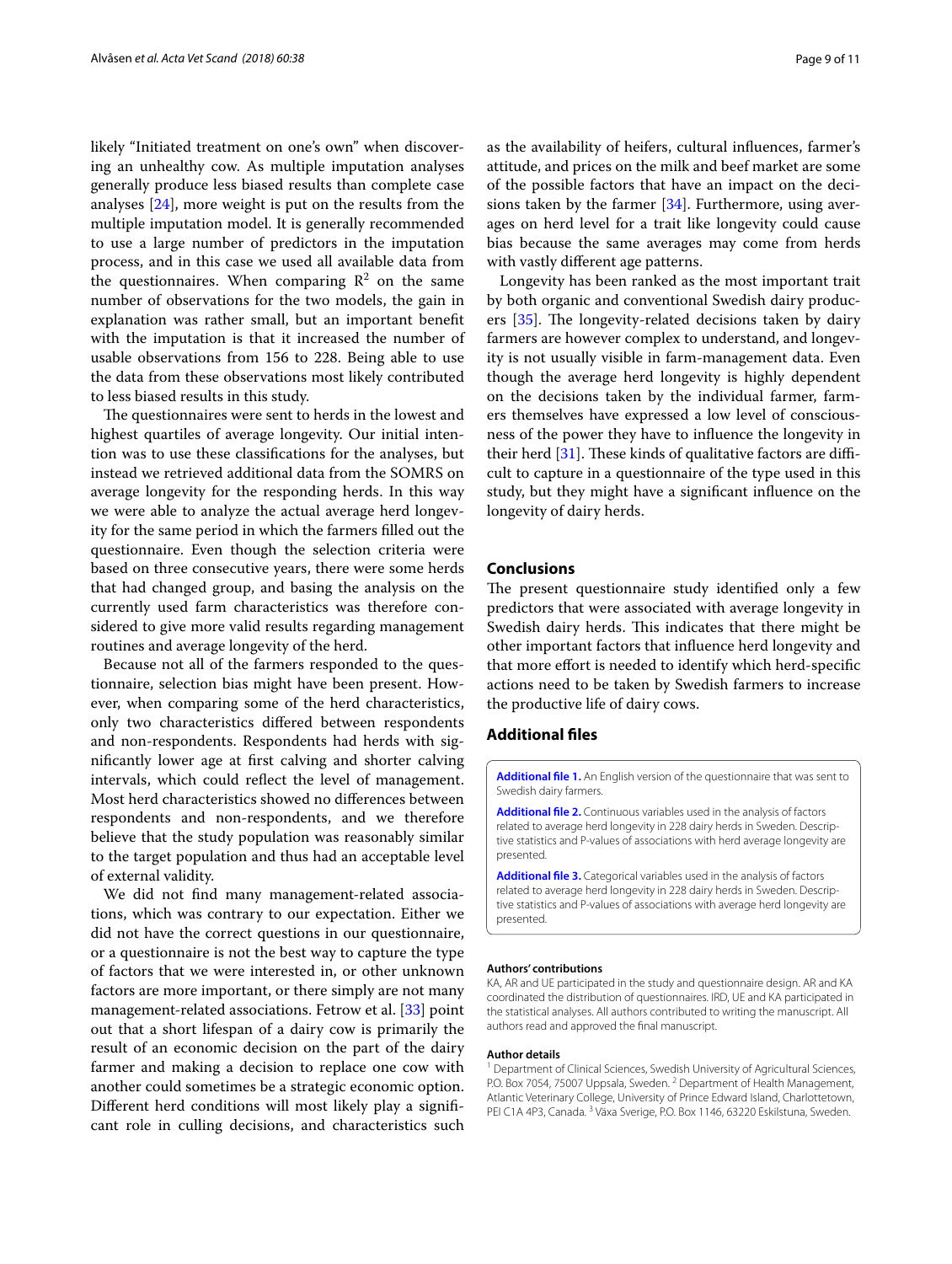#### **Acknowledgements**

The authors acknowledge all farmers for their participation. The authors would also like to thank Hanna Bergeå, Sigrid Agenäs, Kjell Holtenius, and Nils Fall (Swedish University of Agricultural Sciences), Johan Waldner (Swedish Board of Agriculture), and Thure Bjerketorp and Anna-Lena Hegrestad (Växa Sverige) for valuable input and interesting discussions.

#### **Competing interests**

The authors declare that they have no competing interests.

#### **Availability of data and materials**

Data are available from the corresponding author upon request.

#### **Consent for publication**

A letter was sent out together with the questionnaire where we assured the confdentiality and that the results should be reported so that the answers of individual farmers will not be revealed. By answering the questionnaire farmers agreed to this.

#### **Ethics approval and consent to participate**

This study did not include any living animals or any materials obtained from living animals.

#### **Funding**

This study was funded by the Swedish Farmers' Foundation for Agricultural Research.

#### **Publisher's Note**

Springer Nature remains neutral with regard to jurisdictional claims in published maps and institutional afliations.

## Received: 23 February 2018 Accepted: 6 June 2018

#### **References**

- Växa Sverige. Cattle statistics. 2017. http://www.vxa.se/fakta/styrningoch-rutiner/mer-om-mjolk. Accessed 28 Aug 2017.
- 2. Allaire FR, Gibson JP. Genetic value of herd life adjusted for milk production. J Dairy Sci. 1992. https://doi.org/10.3168/jds.S0022-0302(92)77886-2.
- 3. Pritchard T, Cofey M, Mrode R, Wall E. Understanding the genetics of survival in dairy cows. J Dairy Sci. 2013. https://doi.org/10.3168/ jds.2012-6219.
- 4. Archer SC, Mc Coy F, Wapenaar W, Green MJ. Association between somatic cell count early in frst lactation and the longevity of Irish dairy cows. J Dairy Sci. 2013. https://doi.org/10.3168/jds.2012-6115.
- 5. Boulton AC, Rushton J, Wathes DC. An empirical analysis of the cost of rearing dairy heifers from birth to frst calving and the time taken to repay these costs. Animal. 2017. https://doi.org/10.1017/S1751731117000064.
- 6. Chamberlain T. Understanding the economics of dairy farming Part 1: income, costs and proft. Livestock. 2012. https://doi.org/10.111 1/j.2044-3870.2012.00137.x.
- 7. Brickell JS, Wathes DC. A descriptive study of the survival of Holstein-Friesian heifers through to third calving on English dairy farms. J Dairy Sci. 2011. https://doi.org/10.3168/jds.2010-3710.
- 8. Kelleher MM, Amer PR, Shalloo L, Evans RD, Byrne TJ, Buckley F, Berry DP. Development of an index to rank dairy females on expected lifetime proft. J Dairy Sci. 2015. https://doi.org/10.3168/jds.2014-9073.
- 9. Ettema J, Thomasen J, Hjorto L, Kargo M, Ostergaard S, Sorensen A. Economic opportunities for using sexed semen and semen of beef bulls in dairy herds. J Dairy Sci. 2017. https://doi.org/10.3168/jds.2016-11333.
- 10. VanRaden PM, Wiggans GR. Productive life evaluations: calculation, accuracy, and economic value. J Dairy Sci. 1995. https://doi.org/10.3168/ jds.S0022-0302(95)76674-7.
- 11. Knapp JR, Laur GL, Vadas PA, Weiss WP, Tricarico JM. Invited review: enteric methane in dairy cattle production: quantifying the opportunities and impact of reducing emissions. J Dairy Sci. 2014. https://doi.org/10.3168/ jds.2013-7234.
- 12. Weigel KA, Palmer RW, Caraviello DZ. Investigation of factors afecting voluntary and involuntary culling in expanding dairy herds in Wisconsin using survival analysis. J Dairy Sci. 2003. https://doi.org/10.3168/jds.S0022 -0302(03)73733-3.
- 13. de Vries M, Bookers EAM, Dijkstra T, van Schaik G, de Boer IJM. Invited review: associations between variables of routine herd data and dairy cattle welfare indicators. J Dairy Sci. 2011. https://doi.org/10.3168/ jds.2011-4169.
- 14. Alvåsen K, Roth A, Jansson Mörk M, Hallén Sandgren C, Thomsen PT, Emanuelson U. Farm characteristics related to on-farm cow mortality in dairy herds: a questionnaire study. Animal. 2014. https://doi.org/10.1017/ S1751731114001633.
- 15. De Vries A. Cow longevity economics: The cost beneft of keeping the cow in the herd. In: Proc. of the cow longevity conference. 2013. http:// www.milkproduction.com/Library/Editorial-articles/Cow-Longevity-Conference-2013—proceedings. Accessed 15 June 2016.
- 16. Rajala-Schultz PJ, Gröhn YT. Culling of dairy cows. Part II. Efects of diseases and reproductive performance on culling in Finnish Ayrshire cows. Prev Vet Med. 1999. https://doi.org/10.1016/S0167-5877(99)00045-8.
- 17. Rajala-Schultz PJ, Gröhn YT. Culling of dairy cows. Part III. Efects of diseases, pregnancy status and milk yield on culling in Finnish Ayrshire cows. Prev Vet Med. 1999. https://doi.org/10.1016/s0167-5877(99)00047-1.
- 18. Schneider MDP, Strandberg E, Emanuelson U, Grandinson K, Roth A. The efect of veterinary-treated clinical mastitis and pregnancy status on culling in Swedish dairy cows. Prev Vet Med. 2007. https://doi.org/10.1016/ prevetmed.2007.02.006.
- 19. Pinedo PJ, De Vries A, Webb DW. Dynamics of culling risk with disposal codes reported by dairy herd improvement dairy herds. J Dairy Sci. 2010. https://doi.org/10.3168/jds.2009-2572.
- 20. Rajala-Schultz PJ, Gröhn YT. Culling of dairy cows. Part I. Efects of diseases on culling in Finnish Ayrshire cows. Prev Vet Med. 1999. https://doi. org/10.1016/S0167-5877(99)00046-X.
- 21. Strandberg E, Emanuelson U. Herd-level factors associated with longevity in Swedish dairy cattle. Acta Agric Scand. 2016. https://doi. org/10.1080/09064702.2016.1221986.
- 22. Textor J, Hardt J, Knüppel S. DAGitty: a graphical tool for analyzing causal diagrams. Epidemiology. 2011. https://doi.org/10.1097/EDE.0b013e318225c2be.
- 23. Rubin DB. Multiple imputation for nonresponse in surveys. Jersey: Wiley; 1987.
- 24. Dohoo IR, Nielsen CR, Emanuelson U. Multiple imputation in veterinary epidemiological studies: a case study and simulation. Prev Vet Med. 2016. https://doi.org/10.1016/j.prevetmed.2016.04.003.
- 25. Kudahl AB, Nielsen SS, Østergaard S. Strategies for time of culling in control of paratuberculosis in dairy herds. J Dairy Sci. 2011. https://doi. org/10.3168/jds.2010-3933.
- 26. Nicholas RAJ, Fox LK, Lysnyansky I. Mycoplasma mastitis in cattle: To cull or not to cull. Vet J. 2016. https://doi.org/10.1016/j.tvjl.2016.08.001.
- 27. Svensson C, Alvåsen K, Eldh AC, Frössling J, Lomander H. Veterinary herd health management—experience among farmers and farm managers in Swedish dairy production. Prev Vet Med. 2018. https://doi.org/10.1016/j. prevetmed.2018.04.012.
- 28. Kaler J, Green LE. Sheep farmer opinions on the current and future role of veterinarians in fock health management on sheep farms: a qualitative study. Prev Vet Med. 2013. https://doi.org/10.1016/j.preve tmed.2013.09.009.
- 29. Duval JE, Bareille N, Fourichon C, Madouasse A, Vaarst M. Perceptions of French private veterinary practitioners' on their role in organic dairy farms and opportunities to improve their advisory services for organic dairy farmers. Prev Vet Med. 2016. https://doi.org/10.1016/j.preve tmed.2016.09.008.
- 30. Ruston A, Shortall O, Green M, Brennan M, Wapenaar W, Kaler J. Challenges facing the farm animal veterinary profession in England: a qualitative study of veterinarians' perceptions and responses. Prev Vet Med. 2016. https://doi.org/10.1016/j.prevetmed.2016.03.008.
- 31. Bergeå H, Roth A, Emanuelson U, Agenäs S. Farmer awareness of cow longevity and implications for decision-making at farm level. Acta Agric Scand. 2016. https://doi.org/10.1080/09064702.2016.1196726.